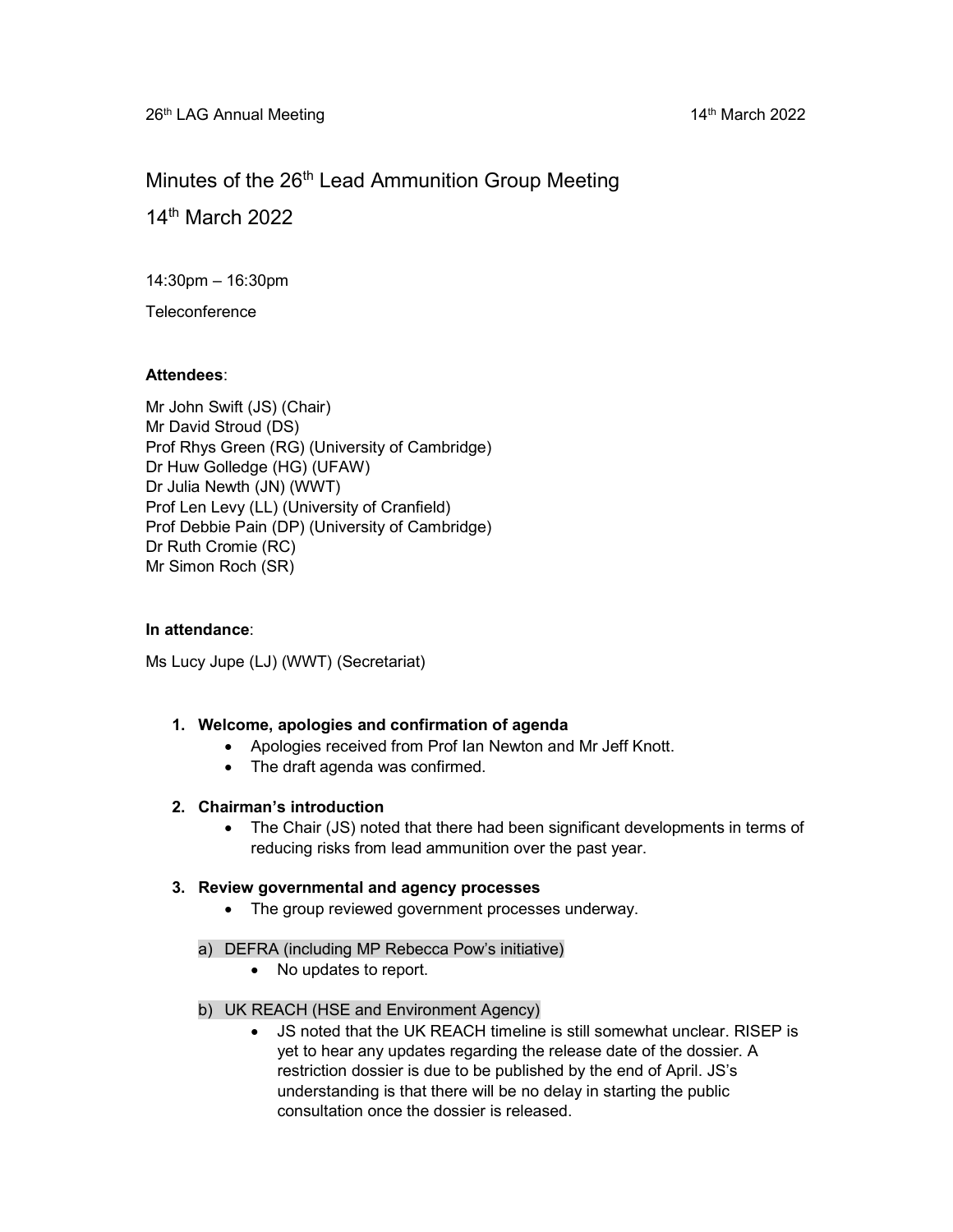- The group discussed the role of RISEP in the production and subsequent scrutiny of the dossier. LL clarified that HSE and EAP write the dossier, RISEP doesn't directly contribute. RISEP members among the group confirmed that they were not approached to help write the dossier. RISEP members volunteer to be part of the panel, the HSE does not nominate members.
- RG notes the two-phased involvement of RISEP in the UK REACH process:
	- 1. Invited to review dossier
	- 2. Challenge process: RISEP members asked to test/challenge the scientific evidence.
- DP notes that the HSE wants the UK REACH process to be the same as EU REACH, including a purely scientific/evidence based approach when producing the dossier (i.e. no politics involved).
- LL highlighted the importance of the socio-economic analysis aspect of the dossier. Engagement of environmental economists was seen as additionally important given the nature of some of the harms. RC also highlighted the need for a strong animal welfare response to the dossier. JS noted that DEFRA has animal welfare responsibility and welfare standards for farming. Could be worth highlighting. JS also notes the need for evidence to counter the anecdotal argument that steel shot has a higher propensity to wound animals. Good idea to highlight the pain and suffering caused to wildlife by lead poisoning.
- RG suggests bringing in other animal welfare experts, and looking at how DEFRA handled welfare aspects of badger cull. HG suggests that former UFAW chair, Alick Simmons, could provide welfare expertise.

Action point 25.1 Recruit socio-economic expert(s) to LAG.

Action point 25.2 HG to help with welfare LAG response to dossier, and to make introduction to Alick Simmons.

- i. Role for LAG
	- JS notes that there is still ambiguity regarding LAG's role in the HSE process, but LAG will begin to plan a response to the dossier once it is released.

Action 25.3 LJ and JN to schedule LAG meeting once the dossier is released.

# c) Food Standards Agency

- JS notes that the FSA has no set standards for lead shot game meat. Their reasoning is that there is very high variability of lead levels in lead shot game from particulates, and that it should instead be covered by consumer advice.
- The groups' consensus is that this explanation is quite perplexing and requires further clarification from FSA.
- RG speculated that the probable reason for no historic lead levels for game meat is that the EU had no stated lead thresholds in its directive. LAG members note that the adoption of a UK lead safety level for game meat should now seriously be considered post-Brexit.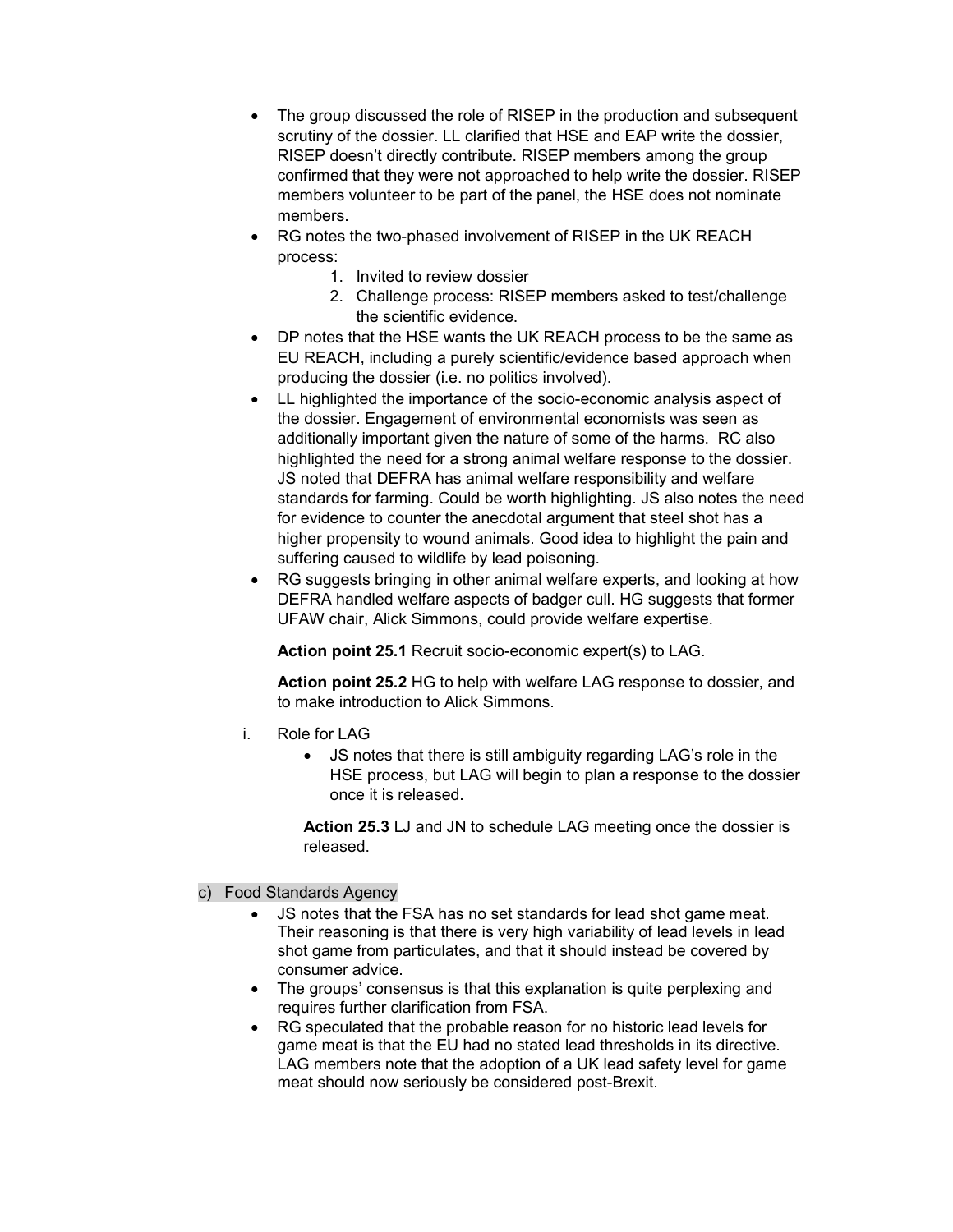- Analysis of lead levels in small game undertaken by DP & RG indicates that lead concentration is variable among individuals in a sample, but the sample means do not vary (i.e. lead concentrations are homogenous across populations and species on the whole). Lead concentrations in small game are also consistent across different EU countries, except for Denmark, which has much lower levels compared to the rest of the EU. This research has already been submitted for peer-review.
- DP notes that CODEX will be including an advisory on safe lead levels in game despite maximum lead levels for game not being set.
- JS notes that the FSA has a new chair, and suggests it may be worth ensuring they are up to date with evidence on lead levels in game meat.
- DS offers to the draft letter, which will then be circulate among LAG members for input, before being signed and send on behalf of LAG by JS.

Action point 25.4 DS to draft letter to new FSA chair, ensuring they are aware of latest data on lead levels in meat. All to comment and JS to send.

- d) Scottish Deer Working Group
	- No updates to report.
- e) English Nature, NatureScot, Natural Resources Wales and Northern Ireland Environment Agency
	- The group discusses whether there is any scope for collaboration with these organisations during this phase of the UK REACH process.
	- DS has held correspondence with Minister Rebecca Pow (Parliamentary Under-Secretary, Department for Environment, Food and Rural Affairs), who acknowledged the problem with compliance to current lead ammunition restrictions in England. Wales, Scotland and Northern Ireland have also admitted to compliance problems.
	- The group acknowledges that these organisations do not have the resources or remit to enforce compliance with the current regulations.
	- RC notes that Northern Ireland is covered by EU regulations. Ireland is currently attempting to adopt an alternative definition of wetlands to the Ramsar definition adopted by REACH, to restrict the scope/impact of the EU ban on the use of lead shot over wetlands. They are currently looking to exclude peatland from their definition. There is concern that Northern Ireland may employ a similar tactic.

#### 4. Review non-governmental processes

- a) Progress and monitoring the Shooting Organisation Statement to replace lead shot within 5 years (including 'ShotSwitch' project).
	- JS notes that it is encouraging to see all organisations making positive statements on the transition from lead shot.
	- RG provides a ShotSwitch project update: 2<sup>nd</sup> report published on 24/02/22 (anniversary of the date that shooting organisations committed to voluntary ban in 2020). In the 1st report, 180 pheasants were sampled, of which 179 were found to have been shot with lead. Results from the 2<sup>nd</sup>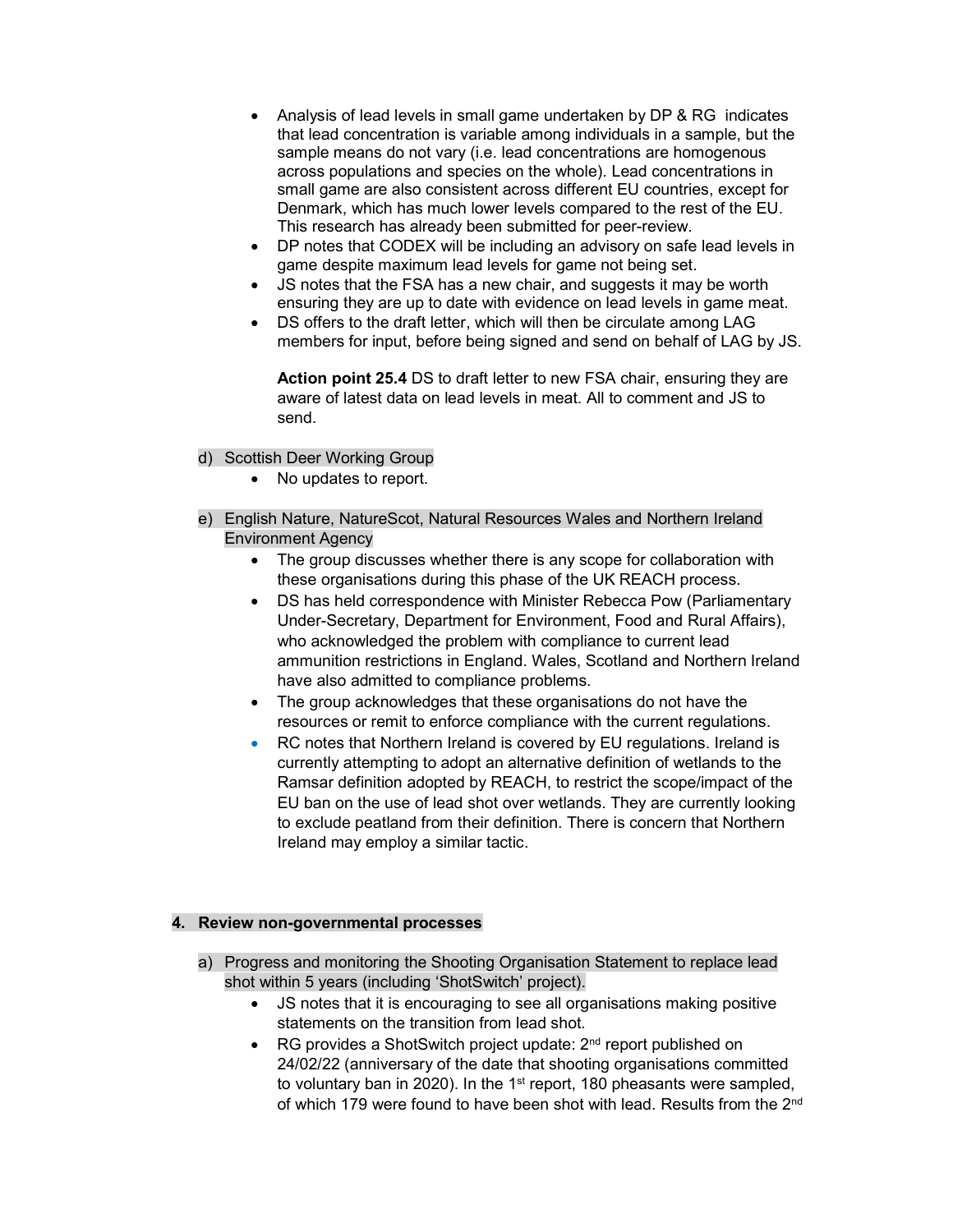report are similar; 214/215 pheasants sampled were found to have been shot by lead. All birds were purchased from retail outlets. Indicates that there is no compliance with the voluntary ban. GWCT, in partnership with Savilles, conducted a survey of 2500 readers, which revealed a higher level of 'claimed' compliance with the voluntary ban; 34% of respondents claimed to have transitioned from lead shot to alternative ammunition types. BASC refutes the results of the ShotSwitch project, claiming the sample is too small and the results are not reliable. BASC and GWCT are invited every year to be involved in project, but have so far declined on both occasions.

- DP notes that a previously conducted analysis of compliance levels across Europe show that the only effective measure is a full ban on the sale of lead shot.
- RC notes that there has been a recent uptick in positive promotion of the transition by BASC and GWCT (e.g. producing resources for shooters on transitioning). GWCT has created a 'lead ammunition hub'. JN will provide links to BASC and GWCT resources for transitioning from lead ammunition to sustainable alternatives on the LAG website

Action point 25.5 JN to upload links to BASC and GWCT resources for shooters looking to transition from lead shot to alternative ammunition on the LAG website.

• SR notes that there has been a perceived marked improvement in attitudes towards non-lead ammunition use in the deer stalking world.

#### b) Processors and retailers including National Game Dealers Association announcement.

 DS notes that most supermarkets are promising action on lead in game meat. Last October, DS wrote individually to each major UK supermarket enquiring about their progress on this issue, but received no responses. Plans to elevate up to chief executive level.

Action point 25.6 DS to write to Chief Executives of the major UK supermarkets to press them on their commitments to lead-free game meat.

- RG notes that big venison supplier 'Highland Game' is giving indications that they are going to switch to non-lead shot/farmed venison, but there have not been any announcements so far. They are the main supplier of venison burgers for Tesco. DS plans to follow up with them.
- DP notes that 'Highland Game' provided an official statement with their planned commitment for a recent publication. DP has a contact at the company who is very responsive, and will pass their details on to DS. DP will forward their stated commitment to for upload to the 'Go-Compare' website.

Action point 25.7 DP to pass on contact at Highland Game to DS, who will follow up with the company regarding their commitment to supplying lead-free venison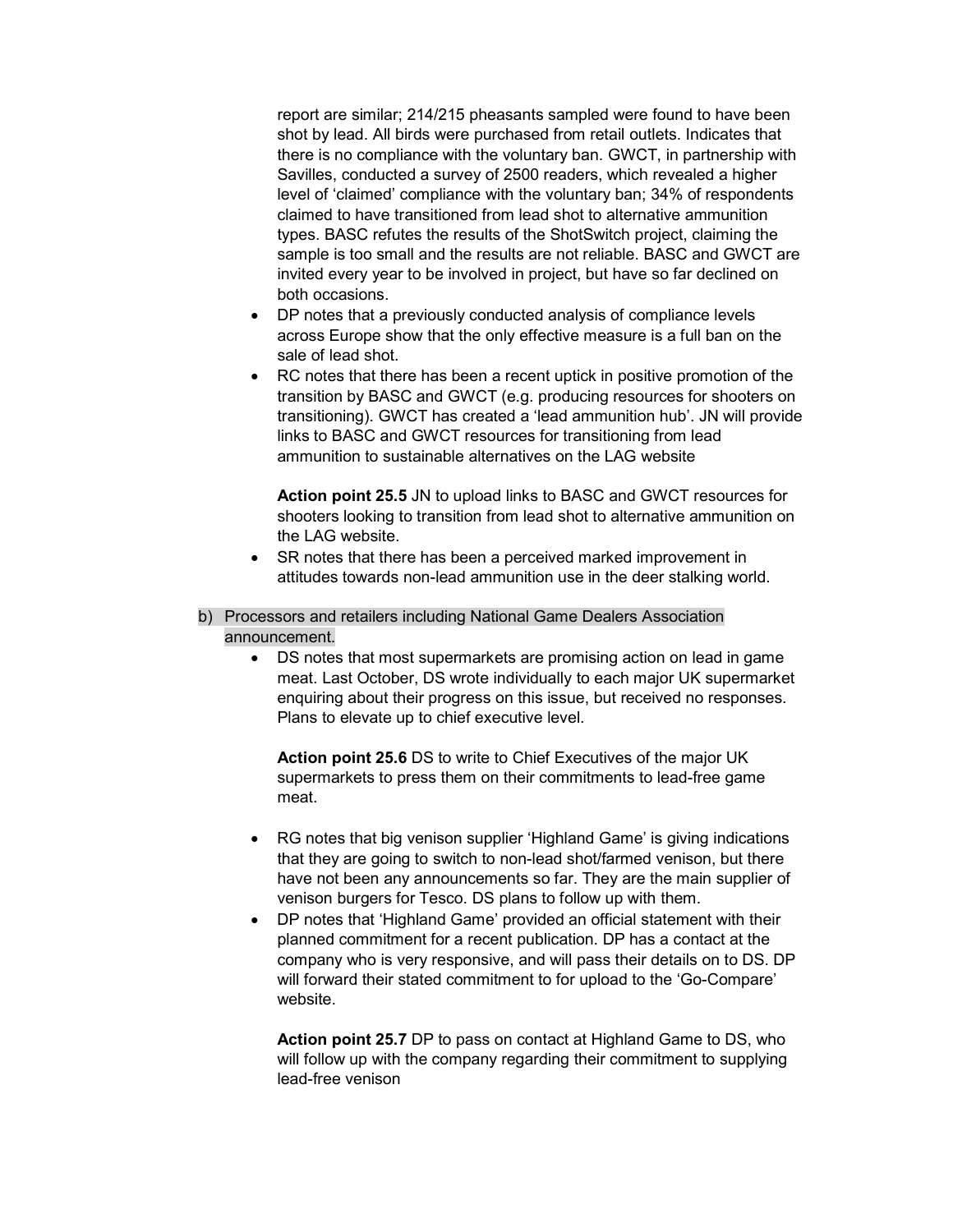Action point 25.8 DP to send JLN/LJ Highland Game's pledge to supply lead-free venison for upload to the 'Go-Compare' website.

- c) "Go-Compare" project.
	- No updates to report.
- d) UK Woodland Assurance Standard (UKWAS).
	- UKWAS is an independent verification standard for certifying sustainable woodland. They review the standard every 5 years (this year is the latest round), and there will be a public consultation on that review. It contains strong language on banning lead ammunition in UKWAS certified woodlands, which suggests it will likely recommend a lead ammunition ban. If confirmed, this can be uploaded to the "Go-Compare" website. JN will update the group on the outcome of the consultation.

Action point 25.9 JN to circulate the outputs of the UKWAS independent verification standard consultation among LAG.

- e) Other initiatives being undertaken.
	- No updates to report

#### 5. Review relevant international and UK processes

- a) European Commission, ECHA and REACH
	- Update on ECHA process: ECHA to release opinions in June, consultation to last 2 months.
	- JS suggests that LAG writes a response.

Action point 25.10 LAG to submit response to upcoming ECHA consultation.

- i. Wetland restriction: an update
	- No updates to report.
- ii. Wider restriction: role of LAG
	- No updates to report.
- b) Convention on Migratory Species Lead Task Group and AEWA

#### 6. Matters arising from LAG 25 minutes

• None.

#### 7. Website update (including new scientific and other studies)

 A large number of publications on issues around lead ammunition have been published since the last LAG website update including these – which will be added to the Resources section.

Action point 25.11 All members to please notify LJ of any other relevant papers for uploading to the LAG website. LJ to upload them.

8. Next meeting